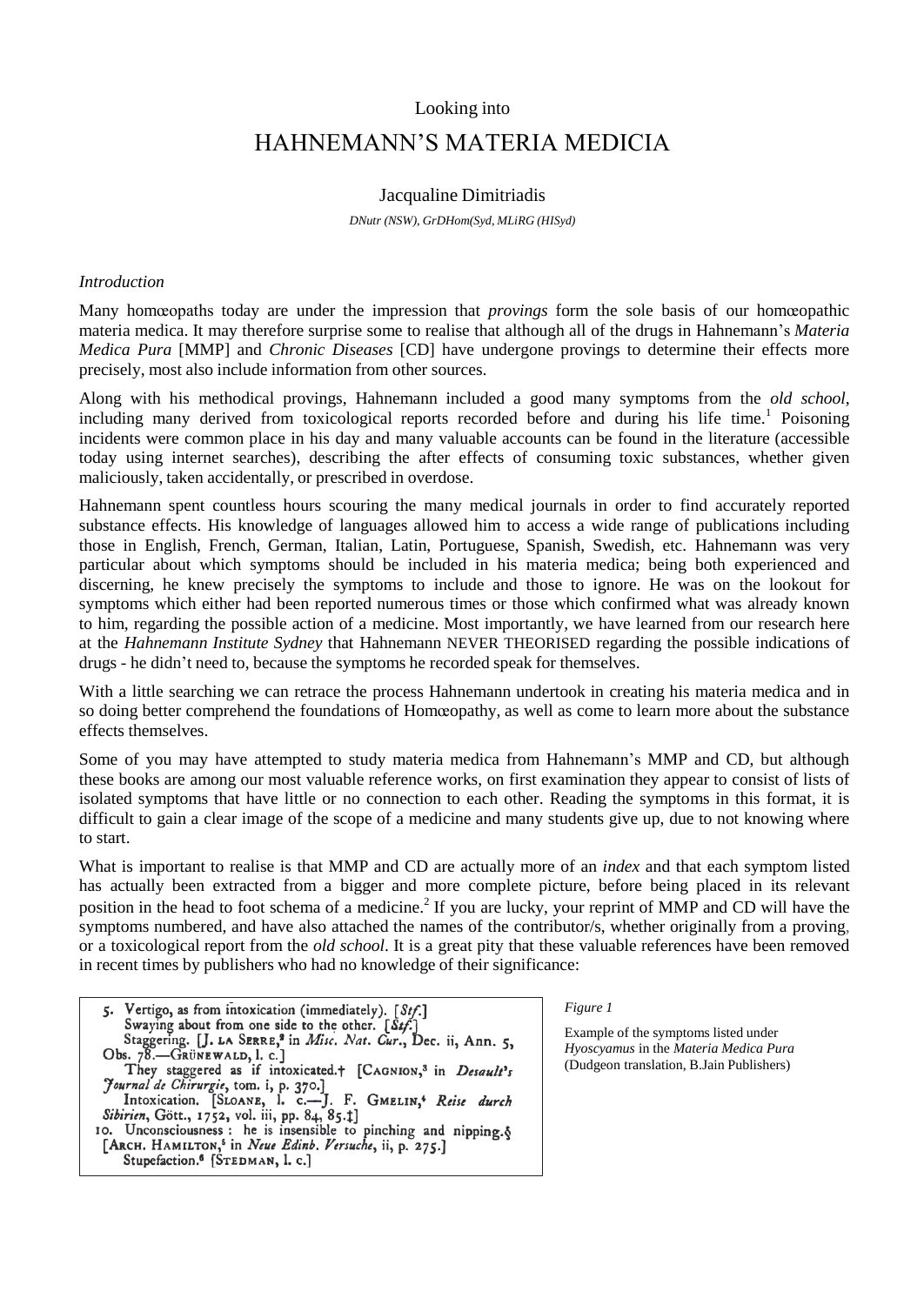#### *Looking at "old school" sources*

Although easy to overlook, I wish here to draw your attention to the cited *old school* sources and to demonstrate how they can be used as a key in order to gain more information about any substance to be studied.

Looking at *Hyoscyamus* in MMP we find the following nine symptoms have each been referenced to the (French) *old school* source "CAGNION, in *Desault's Journal de Chirurgie*, tom I, p.370":

- 08 They staggered as if intoxicated.
- 80 Intoxicated appearance, for a long time.
- 150 Thirst and dryness in the throat.
- 391 Long-continued weakness of the legs.
- 446 Frequent twitchings.
- 491 Complete loss of consciousness.
- 540 They ran against all objects that stood in their way, with open, wild eyes.
- 575 Peculiar fear of being bitten by beasts.
- 581 Long-continued fearfulness.

A search for "Cagnion Jusquiame" (*Jusquiame* is French for Hyoscyamus) in *Google Books* locates the original reference:

Cagnion, M.: *Effets facheux de la racine de jusquiame, prise interieurement* [Untoward effects of the root of henbane, taken internally], in Desault, P.J., *Journal de Chirurgie* [Journal of Surgery], Paris, 1791, vol.1, pp.370-371

## Here is the passage (translated using my rudimentary French below):

―Au mois de Décembre 1790, trois enfans, l'un âgé de six ans, et les autres de sept, en rémuant de la terre, avec leur couteau, dans la cour du vieux château de la paroisse de Marchainville, départment de l'Orne, déconvrirent des racines de jusquiame, qu'ils prirent pour des raves. Ils en mangerent un peu vers les quatre heures du soir, et, aussitôt après, en retournant chez leurs parens, ils donnerent des marques de la plus grande soif, et se plaignirent d'avoir la gorge pleine de poussiere. Bientôt ils parurent ivres et chancelans, et se heurterent contre tout ce qu'ils rencontroient. Ils avoient les yeux grands et hagards, de légers mouvemens convulsifs, des frayeurs, dans lesquelles ils imaginoient que des hommes et des animaux vouloient les dévorer. De violentes convulsions succederentt, puis la perte de connoissance, qui dura, avec les autres accidens, jusqu'à quatre heures du matin. Ce fut alors que la nature procura une crise par. le vomissement: les racines avalées furent rejettées avec beaucoup des glaires. Immédiatement après cette évacuation, les malades se trouverent mieux, mais l'état convulsif continua toute la journée: il diminua néanmoins vers le soir. Après cette époque, les accidens se dissiperent par degrés. Les enfans conserverent cependant encore quelques temps l'air ivre, des frayeurs particulierement nocturnes, des légers maux de tête, une foiblesse considérable dans les extrêmités inférieures; mais au bout de huit jours ils furent fort bien rétablis. On se contenta pour tout traitement de leur faire boire beaucoup de lait."



[In the month of December 1790, three children, one aged six and the others seven, went for a walk, with their knife, in the courtyard of an old castle in the parish of Marchainville, district of Orne, they found some roots of Henbane which they had mistaken for carrots. They ate some at about 4pm and soon after, on returning to their parent's house they developed a great deal of thirst and complained that their throat was full of dust. Soon after this they appeared to be intoxicated, staggering and crashing into everything in their path. Their eyes were wide open and wild, with slight twitching movements, they were fearful and imagined that men and animals wanted to eat them. Violent convulsions followed and then loss of consciousness which lasted until the morning hours. It was then that nature brought on a vomiting crisis and the roots were vomited with lots of phlegm. Immediately after vomiting the children were better though the convulsions continued throughout the day, diminishing in the evening. Following this stage the symptoms gradually decreased. The children continued for some time to appear as if intoxicated and fearful particularly at night, with slight headache, considerable weakness in their legs; however in around eight days they had made a good recovery. For treatment they drank plenty of milk.]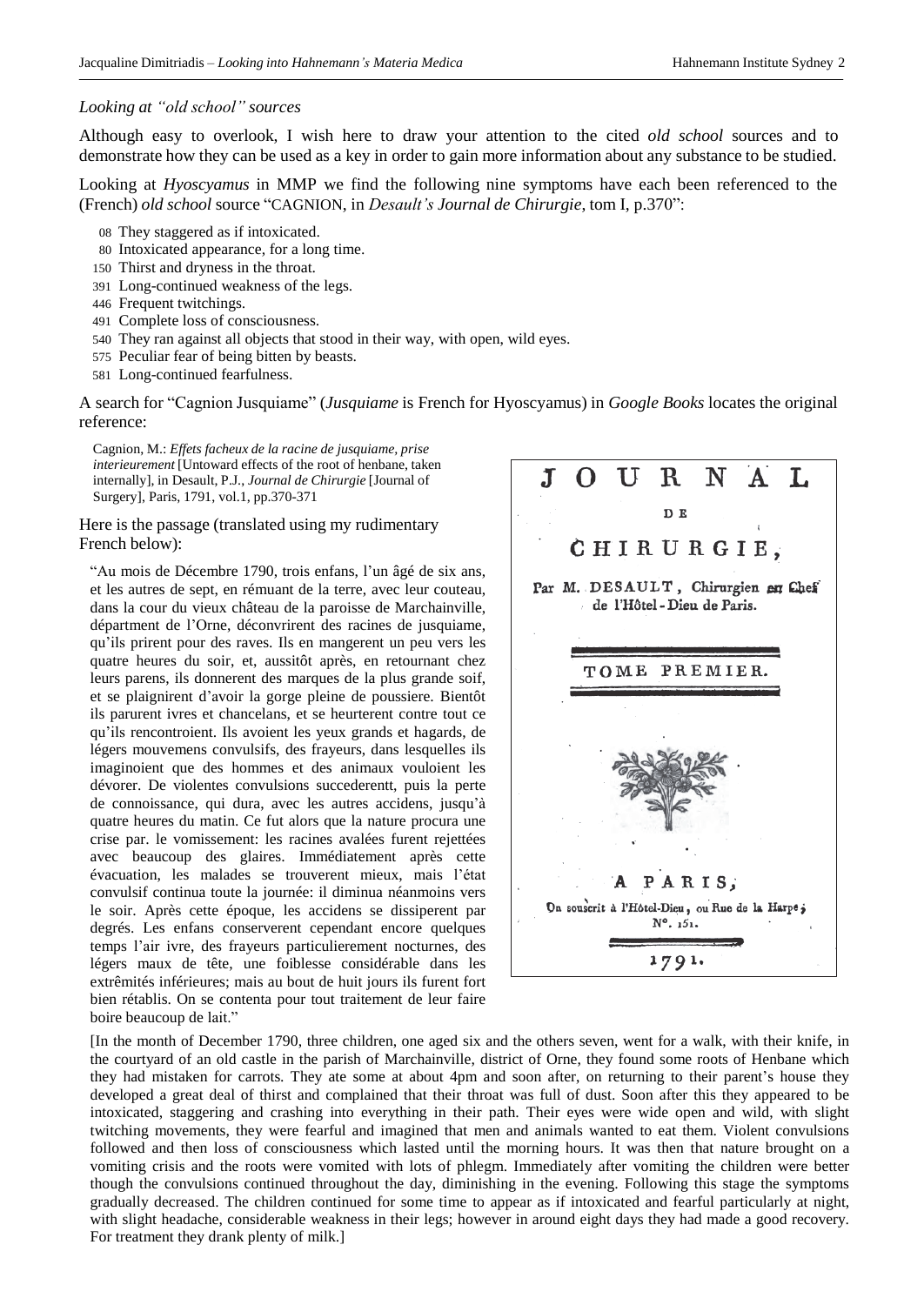In the above passage we can identify all the symptoms Hahnemann references to *Cagnion*. Studying this passage we gain an understanding of the process undertaken by Hahnemann in creating his materia medica and at the same time are left with a vivid image of some of the observed effects of *Hyoscyamus.*

# Let us look at an example for *Cuprum metallicum*:

Cosnier, M.: Sur de nouveaux accidens arrivés par des aliments préparés dans des vaisseux de Cuivre [New effects arising from food prepared in copper vessels], *Recueil périodique d'observations de medecine, chirurgie, pharmacie*, Paris, 1755, vol.3, p.260.

## Below a fascinating passage referenced to *Cosnier*. The original was also in French and I give my translation:

―A woman named Marechal, living in Paris, Rue de la Harpe, was poisoned, along with her four girls on the 21<sup>st</sup> May last. She prepared a soup of milk and sugar which she heated until it was reduced to a caramel in a pan made of yellow copper.

Two hours after eating the soup all five persons suffered strong and intense pains in the stomach region, followed soon after by convulsions, mostly affecting the upper limbs and chest, i.e. in general more in the upper limbs than lower limbs. They then began to cry out – terrible and extremely high pitched screams and yells, or croaking like some sort of frog. They heaved (convulsed) violently on their beds, and even the strongest person was unable to stop their movements. They appeared completely deranged and frightened, attempting to escape. Their eyes were sparkling and bulging and had a ferocious appearance. They continued to be easily frightened and particularly two of the sisters, when one screamed the other did also and when one became upset the other also reacted, even when placed in two different rooms. …

The two I saw as patients afterward continued to suffer pain, hardness and tenderness in their lower abdomen. The weakness in their stomachs remained, also a pain between their shoulders, and in their elbows and knees, with lassitude in all their limbs."



From this vivid description Hahnemann derives the following symptoms for his materia medica of *Cuprum metallicum*:

- 22 Frightened confusion of mind, he seeks to escape.
- 76 Protruding, glistening eyes.
- 113 Crying, like the croaking of frogs.
- 164 Weakness of the stomach.
- 166 *Excessive, fierce pains in the stomach and in the gastric region*.
- 176 *Abdominal pains*.
- 189 Violent cramps in the abdomen, and in the upper and lower limbs, with piercing, torturing screams.
- 319 Pain between the scapulæ, in the knee-joint and elbow-joint.

Here is one more example this time from *Spigelia* where Hahnemann cites "J. Linning, in den neuen Edinb. Vers. Th. I." This was a German translation of the original English (it was then not uncommon for publications in one language to appear subsequently in another language). The below passage is from the original source.

Linning, John: Of the anthelmintic Virtues of the Root of the Indian Pink [Spigelia], in *Essays and Observations, Physical and Literary*, Edinburgh, 1754, vol.1, p.386

On p.388 we read the following interesting account:

―When too great a dose of the powder or infusion is given, it has some strange effects, which appear very soon after the dose is taken. Children become vertiginous, complain of a pain in and over their eyes, and the *musculi adductores* and *abductores oculorum* seem to be greatly affected, from their irregular actions, while the other muscles of the eye, so far as I have had an opportunity of observing, remain unaffected."

The following three symptoms for *Spigelia* were derived from Linning:

- 01 Vertigo.
- 118 Pain in and above the eyes.
- 133 The eyes move involuntarily left and right, from irregular actions of the ocular muscles that draw the eye inwards and outwards.